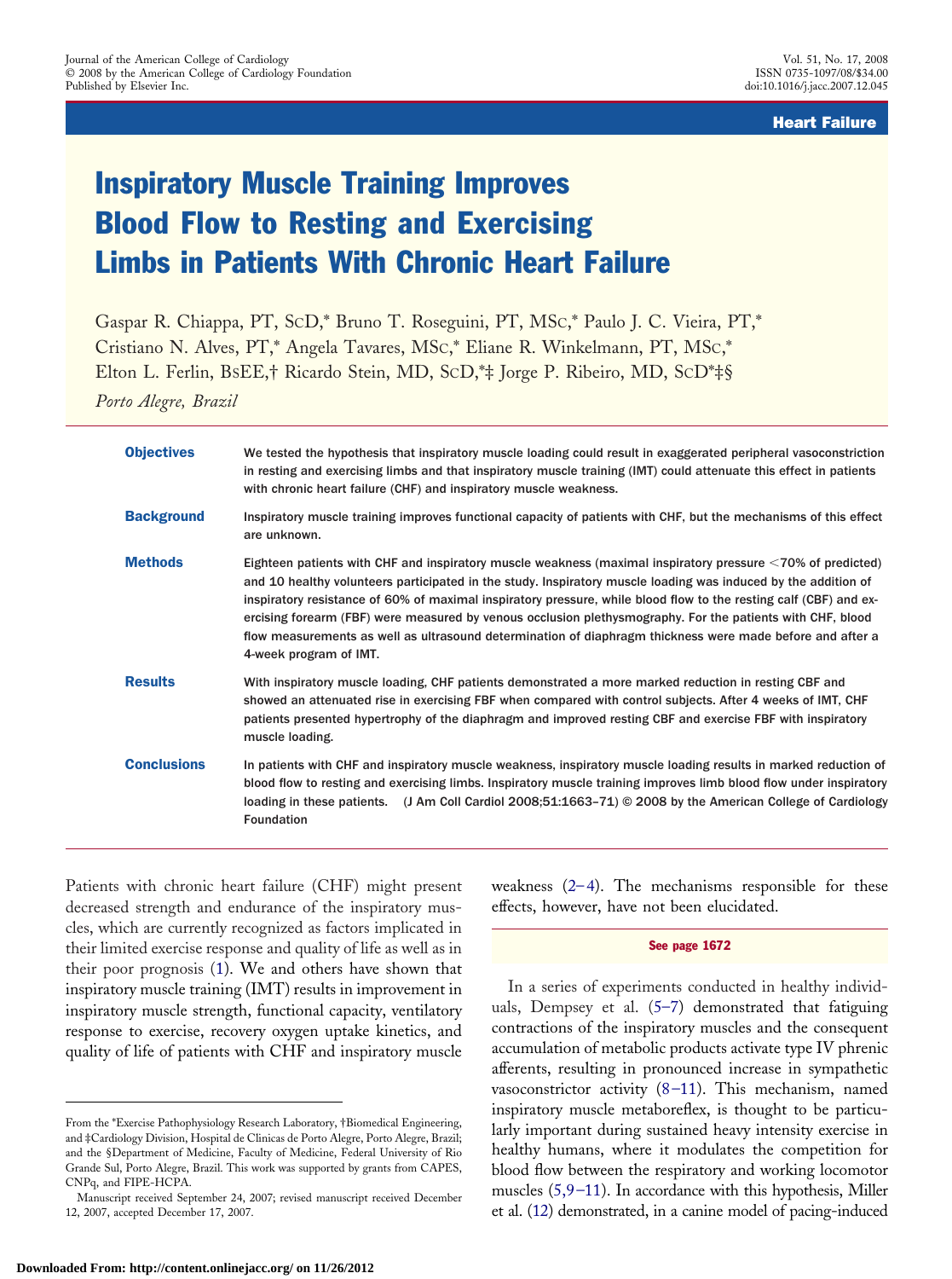| <b>Abbreviations</b> |  |
|----------------------|--|
| and Acronyms         |  |

 $CBF = calf blood flow$  $CHF =$  chronic heart failure

 $CVR = \text{calf}$  vascular

resistance

 $f<sub>b</sub>$  = breathing frequency

 $FBF =$  forearm blood flow

 $FVR =$  forearm vascular resistance

 $HR = heart rate$ 

 $IMT =$  inspiratory muscle training

 $MAP = mean$  arterial pressure

 $P_{ET}Co_2$  = resting end-tidal partial pressure of carbon dioxide

 $Pl_{max}$  = maximal static inspiratory pressure

 $Spo<sub>2</sub> = pulse % oxygen$ saturation

heart failure, that respiratory muscle metaboreflex is tonically active during submaximal exercise, persistently stealing blood from locomotor muscles. In humans, however, there is still no information concerning the activity of the inspiratory muscle metaboreflex in CHF.

Patients with CHF might present abnormalities of peripheral circulatory control and regulation that might contribute to their limited functional capacity [\(13,](#page-7-0) [14\)](#page-7-0). Accordingly, 1 potential explanation for the observed benefits of IMT could be an attenuated activity of the inspiratory muscle metaboreflex in patients with CHF, which would improve blood flow to peripheral muscles, as has been previously demonstrated in healthy individuals ([15,16\)](#page-7-0). Therefore, the pres-

ent study was conducted to evaluate the effects of inspiratory loading on blood flow of resting and exercising limbs in patients with CHF and inspiratory muscle weakness. We also tested the hypothesis that selective IMT could attenuate peripheral vasoconstriction during inspiratory loading to resting and exercising limbs.

### Methods

Patients and control subjects. Eighteen patients with a previous history of stable symptomatic heart failure due to left ventricular systolic dysfunction (left ventricular ejection fraction 40%), with inspiratory muscle weakness (maximal static inspiratory pressure  $[PI_{max}]$  <70% of the predicted [\[2\]](#page-7-0)) and without history of pulmonary disease or angina, were recruited for the study. In our outpatient clinic of patients with CHF due to left ventricular systolic dysfunction, the prevalence of inspiratory muscle weakness is approximately 30% [\(2\)](#page-7-0). A group of 10 individuals with normal medical history and physical examination as well as with normal resting and exercise electrocardiograms served as the control group. The protocol was approved by the Committee for Ethics in Research of the Hospital de Clínicas de Porto Alegre, and all individuals signed an informed consent form.

**Protocol.** Patients and control subjects came to the laboratory on separate days for maximal inspiratory pressure assessment, performance of cardiopulmonary exercise testing, ultrasonographic determination of diaphragm thickness, and induction inspiratory muscle metaboreflex to resting calf and to exercising forearm. The CHF patients also repeated maximal inspiratory pressure assessment, determination of diaphragm thickness, and induction inspiratory muscle metaboreflex to resting calf and to exercising forearm after 4 weeks of IMT. After training, all testing was performed with the same absolute inspiratory pressure used in the pre-training protocols.

Maximal inspiratory pressure. The PI<sub>max</sub> was obtained with a pressure transducer (MVD-500 V.1.1 Microhard System, Globalmed, Porto Alegre, Brazil) connected to a system with 2 unidirectional valves (DHD Inspiratory Muscle Trainer, Chicago, Illinois), as previously described ([2\)](#page-7-0).

**Cardiopulmonary exercise testing.** The maximal incremental exercise test was performed on an electrically braked cycle ergometer (ER-900, Ergoline, Jaeger, Würzburg, Germany) with minute increments of 10 W for CHF patients and 15 W for healthy individuals. Subjects were instructed to maintain a pedaling frequency of 60 rpm. During the test, gas exchange variables were measured breath-by-breath by a previously validated system (Metalyzer 3B, CPX System, Cortex, Leipzig, Germany [\[17\]](#page-7-0)). Heart rate (HR) was determined from a 12-lead electrocardiogram.

**Diaphragm thickness.** In patients and control subjects, B-mode ultrasonography (EnVisor C, Philips, Bothell, Washington) with a 12.0-MHz ultrasound probe (L12-3, Philips) was used to image the diaphragm in the zone of apposition, the vertical section that lies against the lateral portion of the right ribcage, with the method described by Wait et al. [\(18\)](#page-7-0). Measurements were obtained at endinspiration  $(T_{di})$  and end-expiration  $(T_{de})$  to calculate relative fractional thickness  $(TF_{rel} = [T_{di} - T_{de}]/T_{di})$  at functional residual capacity.

**Induction of the inspiratory muscle metaboreflex.** To induce the inspiratory muscle metaboreflex, patients had a nose clip in place (PK Morgan, Ltd., Gillingham, United Kingdom) and breathed continuously into a 2-way Lloyd valve (Warren E. Collins, Inc., Braintree, Massachusetts) with low resistance ( $\leq 1.5$  cmH<sub>2</sub>O at 3 l/s) connected to an inspiratory resistance obtained by a Threshold Inspiratory Muscle Trainer (Healthscan Products Inc., Cedar Grove, New Jersey) for loads of 7 to 41  $\text{cm}H_2O$  or to a POWERbreathe Inspiratory Muscle Trainer (Southam, United Kingdom) for higher inspiratory pressures. Throughout each protocol, inspiratory pressure was continuously measured by a temperature-compensated and calibrated electronic pressure transducer (Silicon Pressor Sensor, MPX5050, Motorola, Denver, Colorado) and displayed on a computer monitor to the patient and investigator. The 10-point Borg scale [\(19\)](#page-7-0) was used to access inspiratory effort at task failure.

Each patient and control subject participated in 2 experiments separated by a 30-min interval. Initially, inspiratory muscle metaboreflex was induced to evaluate blood flow responses to the resting calf and, subsequently, to the exercising forearm. For each of these experiments, individuals were assigned to inspiratory muscle loading (60% of  $\text{PI}_{\text{max}}$ ) or to placebo inspiratory muscle loading (2% of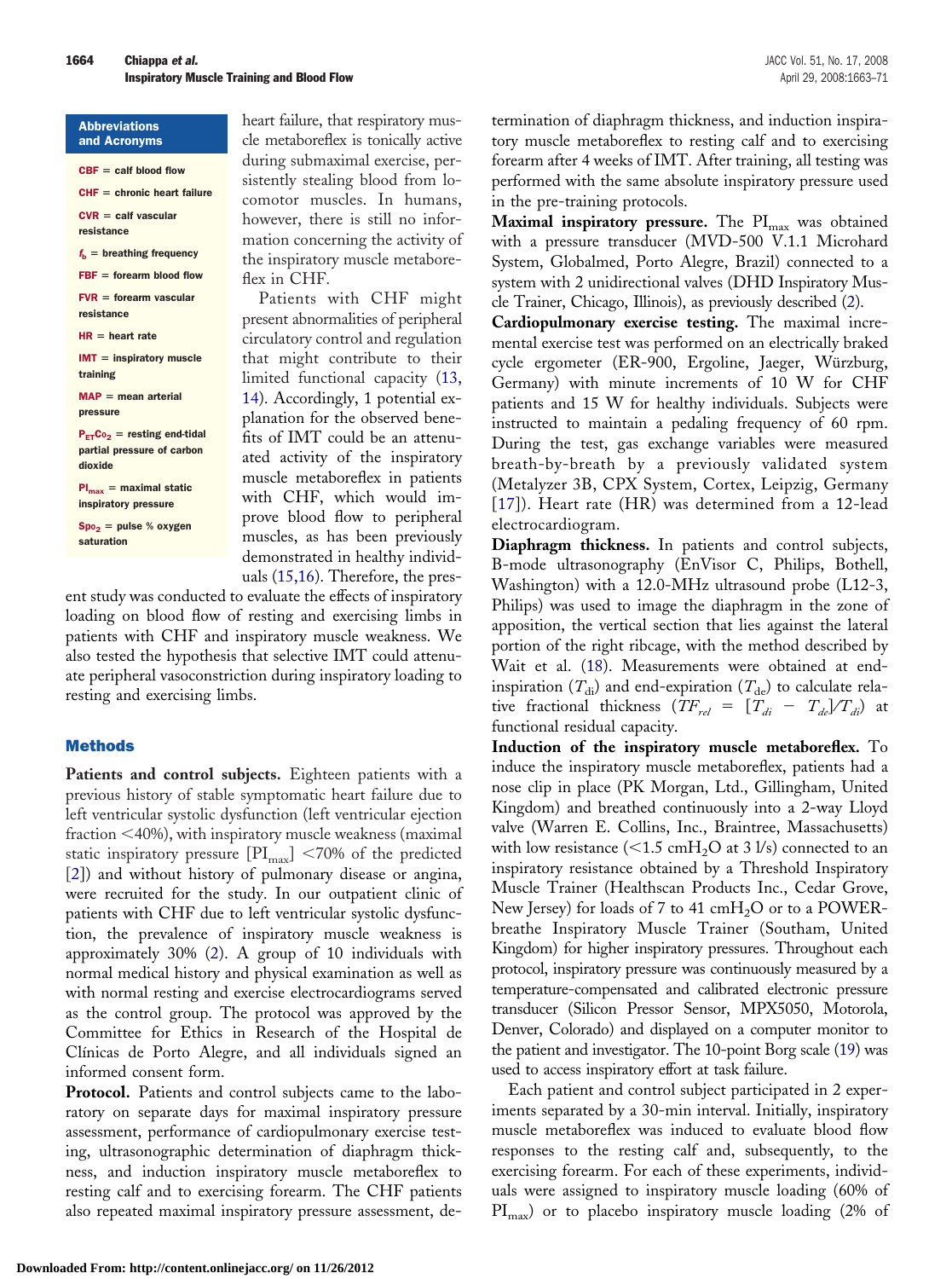$\text{PI}_{\text{max}}$ ), in random order. Throughout protocols, all individuals maintained a breathing frequency  $(f<sub>b</sub>)$  of 15 breaths/  $min^{-1}$  and duty cycle (T<sub>I</sub>/T<sub>TOT</sub>) of 0.7, by listening to a computer-generated audio signal with distinct inspiratory and expiratory tones. After baseline measures, individuals started breathing against the pre-defined inspiratory resistance of 60% of  $PI_{\text{max}}$  and continued until task failure, defined as a reduction of PI to  $< 80\%$  of the prescribed during 3 consecutive breaths ([20\)](#page-7-0). For the experiments with inspiratory resistance of 2% of  $\text{PI}_{\text{max}}$ , measures were interrupted at 3 min.

For the experiments on resting calf blood flow (CBF), hemodynamic measures were performed while the individuals were breathing against the inspiratory resistances. For the experiments on exercising forearm blood flow (FBF), hemodynamic measures were obtained after task failure, while individuals were performing the handgrip exercise protocol. Maximum voluntary contraction of the dominant forearm was initially measured with a hand dynamometer (Kratos, DLC, Cotia, Brazil). Forearm exercise consisted of repetitive maximal voluntary contractions on the hand dynamometer maintained for 10 s and released for 30 s until task failure or for 12 repetitions. Task failure was defined as the time at which the subject could no longer sustain the force within 5% of the target level for more than 2 s. During the relaxation phase, FBF was measured ([21\)](#page-7-0) and all patients were provided verbal encouragement throughout the isometric contraction in order to maintain handgrip force at target.

**Ventilatory and hemodynamic measures.** During each of the protocols,  $f<sub>b</sub>$ , arterial oxygen saturation via finger oximetry  $(Spo<sub>2</sub>)$ , and resting end-tidal partial pressure of carbon dioxide  $(P_{ET}Co_2)$  were measured with oxycapnography (Takaoka Oxicap, São Paulo, Brazil). The HR was monitored by lead II of the electrocardiogram. Mean arterial blood pressure (MAP) was measured on the nondominant arm with an automated sphygmomanometer (Dinamap 1846 SX/P, Critikon, Tampa, Florida), at 1-min intervals. The CBF and FBF were measured by venous occlusion plethysmography (Hokanson, TL-400, Bellevue, Washington) as previously described ([21,22\)](#page-7-0). During forearm exercise, the venous cuff was inflated for 25 to 30 s for each flow measurement and then released during handgrip contraction ([21\)](#page-7-0). Calf vascular resistance (CVR) and forearm vascular resistance (FVR) were calculated as MAP/CBF and MAP/ FVR [\(21,22\)](#page-7-0).

**IMT.** The CHF patients received IMT for 30 min, 7 times/week, for 4 weeks with the Threshold Inspiratory Muscle Trainer (Healthscan Products Inc.) according to the protocol that has been previously shown to induce marked improvement in inspiratory muscle strength in 4 weeks ([2\)](#page-7-0). **Statistical analysis.** Values are reported as mean  $\pm$  SD. Two-tailed unpaired *t* tests were used to compare differences in patient characteristics and baseline values between the groups, whereas paired *t* tests were used to compare values before and after IMT in the CHF group. The CHF patients and control subjects had their mean values for respiratory variables, HR, and hemodynamic measures during each of the protocols compared across time with 2-way analysis of variance (ANOVA) with repeated measures on 2 factors (group and time). Two-way ANOVAs with repeated measures on both factors were used to compare these measures across time before versus after IMT in the CHF group. The Pearson correlation coefficient was used to evaluate associations between changes in variables. Significance was accepted when the probability was  $\leq 0.05$ .

#### **Results**

Patients. Characteristics and baseline values for control subjects as well as characteristics and baseline values for CHF patients before and after IMT are shown in [Table 1.](#page-3-0) Etiology of CHF was predominantly nonischemic, and patients had severe left ventricular systolic dysfunction as well as mild to moderate impairment in functional capacity. Sixty seven percent of the patients were taking digoxin, 89% were taking angiotensin-converting enzyme inhibitors, 56% were taking beta-blocker drugs, and 50% were taking diuretic drugs. There were no changes in medications throughout the experiments, and responses and adaptations of CHF patients were similar regardless of the use of beta-blocker drugs or diuretic drugs. The CHF patients were older, had lower peak HR and peak oxygen uptake ( $Vo_2$  peak), and higher ventilation-carbon dioxide output ( $V_E/VCo_2$ ) slope than healthy subjects. The PI<sub>max</sub> was significantly lower in CHF patients, as by protocol, and they had significantly smaller diaphragm thickness. There were no differences between the groups for baseline MAP, HR, SpO<sub>2</sub>, and  $P_{ET}CO_2$ . The CHF patients had lower baseline CBF and increased CVR. For CHF patients, the 4-week program of IMT resulted in significant increments in  $PI<sub>max</sub>$  as well as in diaphragm thickness, with no changes in resting CBF. There was a significant correlation between the change in  $\text{PI}_{\text{max}}$  and the change in diaphragm thickness  $(T_{di})$  after IMT (r = 0.88; p < 0.001).

**Induction of the inspiratory muscle metaboreflex.** For CHF patients and control subjects, Borg scale ratings for inspiratory effort at task failure during induction inspiratory muscle metaboreflex protocol were of 8.5  $\pm$  0.5 for the inspiratory load at 60% of  $\text{PI}_{\text{max}}$  compared with 2.5  $\pm$  0.6  $(p < 0.05)$  for the inspiratory load at 2% of PI<sub>max</sub>. The CHF patients reached task failure of inspiratory effort earlier for the 60% of  $\text{PI}_{\text{max}}$  inspiratory load (333  $\pm$  117 s) than control subjects (410  $\pm$  125 s, p < 0.05). After IMT, CHF patients increased time to task failure at 60% of  $\text{PI}_{\text{max}}$ by 30%.

**Effects of inspiratory muscle metaboreflex activation on ventilatory and resting calf hemodynamic responses.** [Table 2](#page-4-0) and [Figure 1](#page-5-0) present ventilatory and hemodynamic responses for CHF patients and control subjects as well as adaptations to IMT for CHF patients in the experiments on the induction of inspiratory muscle metaboreflex to the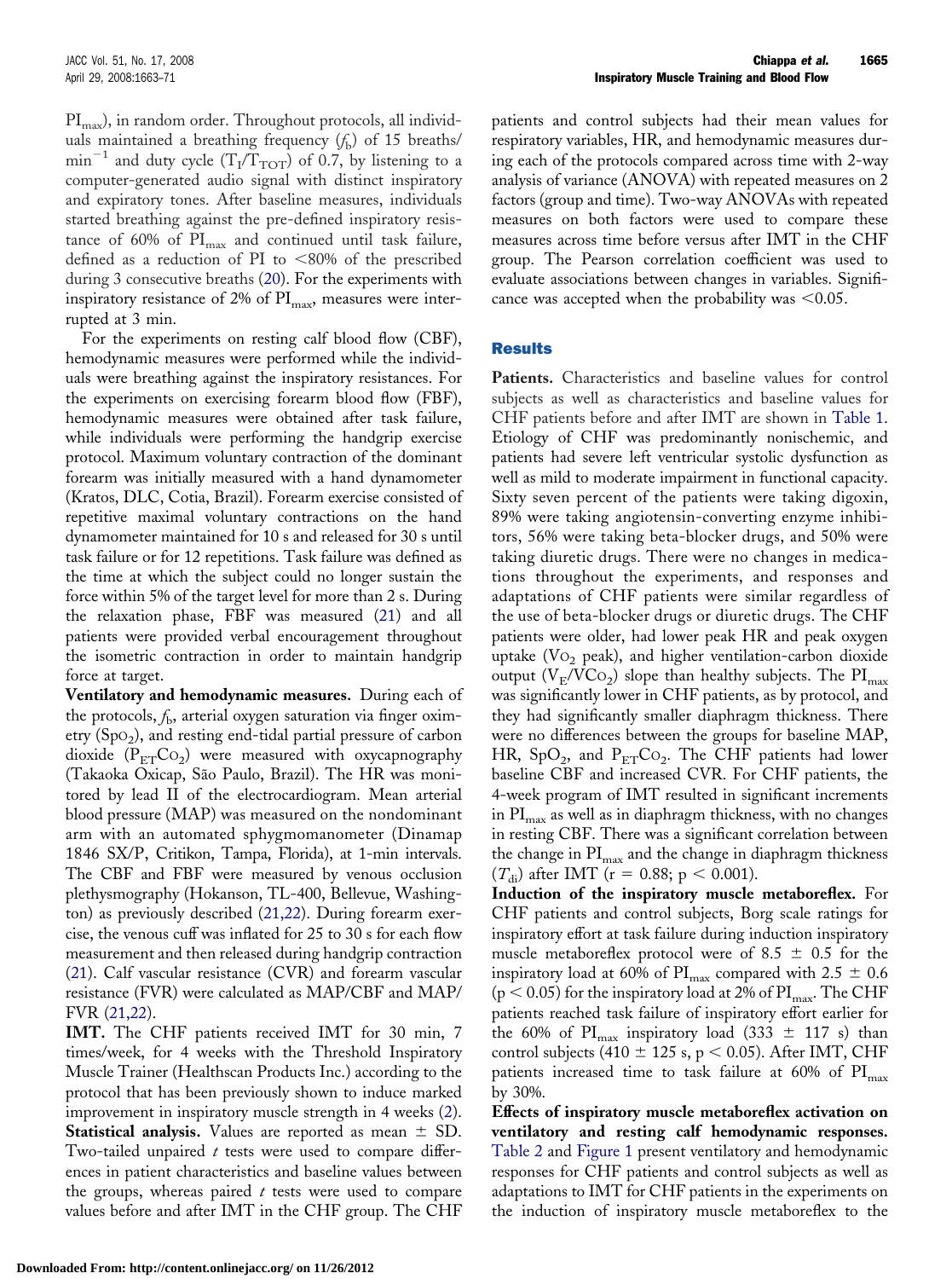<span id="page-3-0"></span>

|  |  | Table 1 |
|--|--|---------|

#### **Clinical Characteristics and Results for Patients With CHF** Before and After IMT and Baseline Values for Normal Control Subjects

|                                                | <b>CHF</b> <sub>pre</sub><br>$(n = 18)$ | <b>CHF</b> post<br>$(n = 18)$ | <b>Normal Control Subjects</b><br>$(n = 10)$ |
|------------------------------------------------|-----------------------------------------|-------------------------------|----------------------------------------------|
| General                                        |                                         |                               |                                              |
| Male/female                                    | 12/6                                    |                               | 8/2                                          |
| Age, yrs                                       | $57 \pm 11$                             |                               | $38 \pm 12*$                                 |
| Body mass index, kg/m <sup>2</sup>             | $25 \pm 1.5$                            |                               | $22 \pm 1$                                   |
| LVEF, %                                        | $24 \pm 3$                              |                               |                                              |
| Ischemic/nonischemic                           | 7/11                                    |                               |                                              |
| Peak exercise                                  |                                         |                               |                                              |
| HR, beats/min                                  | $127 \pm 8$                             |                               | $188 \pm 12*$                                |
| V <sub>o</sub> peak, ml/kg <sup>-1</sup> · min | $15 \pm 2$                              |                               | $38 \pm 10^{*}$                              |
| $V_F/VCo_2$ slope                              | $39 \pm 2$                              |                               | $30 \pm 3$                                   |
| <b>NYHA functional class</b>                   | $I-II (10) III-IV (8)$                  |                               |                                              |
| <b>Pulmonary function</b>                      |                                         |                               |                                              |
| $Pl_{\text{max}}$ , cmH <sub>2</sub> O         | $60 \pm 8$                              | $103 \pm 16$ †                | $153 \pm 26*$                                |
| $Pl_{\text{max}}$ , % predicted                | $60 \pm 3$                              | $82 \pm 8$ †                  | $95 \pm 12*$                                 |
| <b>Diaphragm thickness</b>                     |                                         |                               |                                              |
| Tdi, cm                                        | $0.42 \pm 0.02$                         | $0.65 \pm 0.14$ †             | $0.85 \pm 0.1*$                              |
| Tde, cm                                        | $0.25 \pm 0.05$                         | $0.26 \pm 0.06$               | $0.26 \pm 0.02$                              |
| $TF_{rel}$                                     | $0.73 \pm 0.55$                         | $1.68 \pm 0.7$ †              | $2.1 \pm 0.3*$                               |
| Dif, cm                                        | $0.17 \pm 0.12$                         | $0.38 \pm 0.12$ †             | $0.54 \pm 0.08*$                             |
| <b>Resting hemodynamics</b>                    |                                         |                               |                                              |
| MAP, mm Hg                                     | $93.6 \pm 19$                           | $91.6 \pm 17$                 | $86 \pm 11$                                  |
| CBF, ml/min · 100 ml                           | $2.84 \pm 1.6$                          | $2.95 \pm 1$                  | $4.00 \pm 2^{*}$                             |
| CVR, U                                         | $40 \pm 17$                             | $34 \pm 11$                   | $26 \pm 10^{*}$                              |
| HR, beats/min                                  | $66 \pm 11$                             | $68 \pm 9$                    | $76 \pm 12$                                  |
| Spo <sub>2</sub> , %                           | $97.4 \pm 1.5$                          | $97.3 \pm 1.4$                | $98 \pm 0.5$                                 |
| $P_{FT}Co_2$ , mm Hg                           | $33 \pm 5$                              | $33 \pm 4$                    | $32 \pm 6$                                   |
| $fb$ , resp/min                                | $15.3 \pm 1.5$                          | $14.6 \pm 1.3$                | $15 \pm 2$                                   |

Values are presented as mean  $\pm$  SD. Diaphragm thickness measurements were taken under 2 conditions: end-inspiration (T<sub>di</sub>) and end-expiratory  $(T_{de})$ . \*p < 0.05 by unpaired *t* test control versus CHF<sub>pre</sub>;  $\uparrow p$  < 0.05 by paired *t* test CHF<sub>pre</sub> versus CHF<sub>post</sub>.

CBF = calf blood flow; CHF<sub>post</sub> = chronic heart failure after inspiratory muscle training; CHF<sub>pre</sub> = chronic heart failure before inspiratory muscle training; CVR = calf vascular resistance; Dif = difference between end-inspiration and end-expiration;  $f_{\sf b}$  = breathing frequency; HR = heart rate; LVEF = echocardiographically determined left ventricular ejection fraction; MAP = mean arterial pressure; NYHA = New York Heart Association;  $P_{ET}C_{02}$  = resting end-tidal partial pressure of carbon dioxide; PI<sub>max</sub> = maximal inspiratory pressure; Spo<sub>2</sub> = pulse % oxygen saturation; TF<sub>rel</sub> = diaphragm thickness fractional at functional residual capacity; Vo<sub>2</sub>peak = peak oxygen uptake; V<sub>E</sub>peak = peak minute ventilation; V<sub>E</sub>/VCo<sub>2</sub> slope  $=$  relationship between change in ventilation and carbon dioxide output during incremental testing.

resting calf. Inspiratory loading at 60% of  $\text{PI}_{\text{max}}$  resulted in similar increments of HR,  $f<sub>b</sub>$ , and MAP, with reduction in  $SpO<sub>2</sub>$  and maintenance of constant  $P<sub>ET</sub>CO<sub>2</sub>$  in both groups. The IMT had no significant effects on these variables. The CBF decreased significantly more in CHF patients, and this effect was attenuated after IMT [\(Fig. 1\)](#page-5-0). This was due to larger increment in CVR in CHF patients, which was also attenuated after IMT.

**Effects of inspiratory muscle metaboreflex activation on ventilatory and exercising forearm hemodynamic responses.** Time to fatigue during forearm exercise was reduced with inspiratory loading in control subjects (from  $304 \pm 132$  s to  $180 \pm 60$  s, p = 0.02) as well as in CHF patients (from 402  $\pm$  112 s to 280  $\pm$  151 s, p = 0.01). The IMT improved time to fatigue during forearm exercise with inspiratory loading (from 280  $\pm$  151 s to 437  $\pm$  77 s, p = 0.01) in CHF. [Table 3](#page-6-0) and [Figure 2](#page-7-0) present ventilatory and hemodynamic responses for CHF patients and control subjects as well as adaptations to IMT for CHF patients in the experiments on the induction of inspiratory muscle metaboreflex to the exercising forearm. Intermittent static handgrip exercise with inspiratory loading after 60% of  $\text{PI}_{\text{max}}$  resulted in similar reduction of HR, whereas  $\text{P}_{\text{ET}}\text{CO}_2$ was stable ([Table 3\)](#page-6-0). The FBF increased during exercise in both groups, but CHF patients showed an attenuated rise, which was partially corrected after IMT ([Fig. 2\)](#page-7-0). In contrast, FVR response to exercise was increased in CHF patients but also improved after IMT [\(Fig. 2\)](#page-7-0).

#### **Discussion**

The primary findings of the present study were as follows: 1) repeated voluntary efforts against a resistive inspiratory load to the point of task failure caused an exaggerated vasoconstriction of the resting calf in patients with CHF and inspiratory muscle weakness when compared with healthy control subjects; 2) prior fatigue of the inspiratory muscles reduces forearm hyperemic responses to handgrip exercise in patients with CHF and inspiratory muscle weakness; and 3) 4 weeks of IMT attenuates calf vasocon-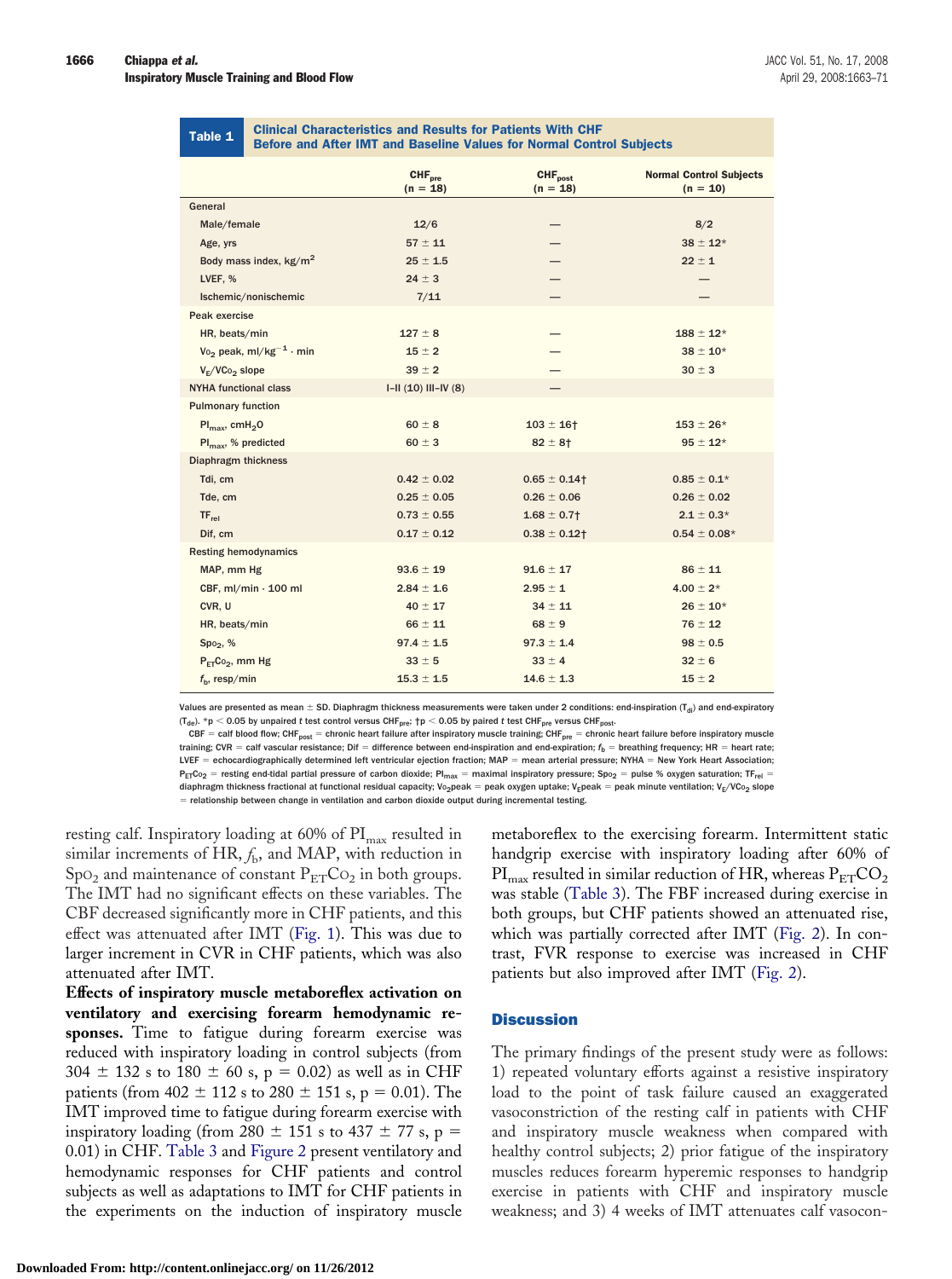## Table 2

Mean Group Data for Resting Calf Experiment During Respiratory Exercise at 2% of  $PI_{max}$  and 60% of  $PI_{max}$  in CHF Patients Before and After IMT and Normal Control Subjects

<span id="page-4-0"></span>Mean Group Data for Resting Calf Experiment During Respiratory Exercise at 2% of PImax and 60% of PImax Control Subjects in CHF Patients Before and After IMT and Normal

| <b>Resting Calf</b> |                |                |                 |
|---------------------|----------------|----------------|-----------------|
| <b>Baseline</b>     | 1 min          | 2 min          | <b>End</b>      |
|                     |                |                |                 |
| $64 \pm 8$          | $65 \pm 8$     | $65 \pm 8$     | $66 \pm 10$     |
| $68 \pm 9$          | $68 \pm 10$    | $69 \pm 9$     | $69 \pm 8$      |
| $72 \pm 8$          | $71 \pm 8$     | $73 \pm 10$    | $73 \pm 9$      |
|                     |                |                |                 |
| $15 \pm 0.9$        | $15 \pm 2.3$   | $15.1 \pm 1.5$ | $15.2 \pm 2$    |
| $15 \pm 1.3$        | $15 \pm 2$     | $14.6 \pm 2$   | $14.6 \pm 1.8$  |
| $14.8 \pm 2$        | $13.3 \pm 3$   | $13.8 \pm 2$   | $14.7 \pm 3$    |
|                     |                |                |                 |
| $33 \pm 6$          | $32 \pm 5$     | $32 \pm 5$     | $32 \pm 6$      |
| $33 \pm 5$          | $33 \pm 5$     | $32 \pm 5$     | $32 \pm 5$      |
| $33 \pm 4$          | $32 \pm 6$     | $31 \pm 6$     | $31 \pm 6$      |
|                     |                |                |                 |
| $98 \pm 1.5$        | $97 \pm 1.6$   | $97.8 \pm 1$   | $97.8 \pm 1.3$  |
| $98 \pm 1.5$        | $97.4 \pm 2$   | $97.6 \pm 1.6$ | $97 \pm 1.5$    |
| $98 \pm 0.9$        | $98 \pm 0.9$   | $97 \pm 1$     | $97 \pm 2$      |
|                     |                |                |                 |
| $66 \pm 11$         | $70 \pm 10$    | $75 \pm 12$    | $89 \pm 15*$    |
| $68 \pm 9$          | $72 \pm 8$     | $73 \pm 9$     | $82 \pm 10^{*}$ |
| $76 \pm 12$         | $82 \pm 9$     | $88 \pm 12$    | $89 \pm 13*$    |
|                     |                |                |                 |
| $15 \pm 1$          | $14.8 \pm 2.5$ | $14.8 \pm 1.6$ | $15.5 \pm 1.3$  |
| $14.6 \pm 1.3$      | $14.7 \pm 1.7$ | $14.5 \pm 2.4$ | $15 \pm 1.8$    |
| $15 \pm 2$          | $14.6 \pm 4$   | $14.8 \pm 2$   | $15.2 \pm 2$    |
|                     |                |                |                 |
| $33 \pm 5$          | $31 \pm 5$     | $31 \pm 4.5$   | $33 \pm 5$      |
| $33.5 \pm 4$        | $32 \pm 5$     | $33 \pm 6$     | $33 \pm 4$      |
| $32 \pm 6$          | $31 \pm 6$     | $32.2 \pm 7$   | $33 \pm 7$      |
|                     |                |                |                 |
| $98 \pm 1.5$        | $97 \pm 1.5$   | $98 \pm 1$     | $94 \pm 3*$     |
| $97.3 \pm 1.4$      | $97 \pm 1.6$   | $97 \pm 2$     | $95 \pm 3$      |
| $98 \pm 0.9$        | $98 \pm 0.9$   | $96 \pm 3$     | $93 \pm 4*$     |
|                     |                |                |                 |

Values are presented as mean  $\pm$  SD. Results of 2-way analysis of variance for repeated measures (p < 0.05): \*time effect; group (CHF<sub>pre</sub> vs. control), training status (CHF<sub>pre</sub> vs. CHF<sub>post</sub>), and interaction effects were not significant.

Abbreviations as in Table 1.

striction response to inspiratory loading and improves forearm hemodynamic responses to handgrip exercise after inspiratory muscle fatigue in patients with CHF and inspiratory muscle weakness. Overall, this study provides the first evidence of an abnormal activity of the inspiratory muscle metaboreflex in patients with CHF and inspiratory muscle weakness.

**Inspiratory muscle loading and peripheral vasoconstriction in CHF.** To evaluate the effects of inspiratory loading to the point of task failure on calf hemodynamic responses, we employed a protocol similar to that described by Sheel et al. [\(6\)](#page-7-0). According to these authors, the fatigue trial would cause prolonged ischemia of the diaphragm, thus evoking the respiratory muscle metaboreflex and a consequent sympathetic mediated vasoconstriction in the resting limbs ([6,7\)](#page-7-0). In agreement with this concept, healthy subjects demonstrated a small reduction in CBF during loading condition [\(6,13,23\)](#page-7-0). In contrast, CHF patients exhibited a distinct response, characterized by a premature and greater reduction in blood flow during the fatiguing trial, compatible with an abnormal activity of the inspiratory muscle metaboreflex.

The present data extend prior observations of Miller et al. ([12\)](#page-7-0) in a canine model of CHF by showing that the ability of inspiratory muscles to "steal" blood flow from locomotor muscles is overactive in animals with CHF. Our results are in agreement with the concept that impaired oxygen delivery to the diaphragm, along with augmented inspiratory muscle work in CHF, would favor the accumulation of local muscle metabolites, such as lactic acid, which activates type IV nerve endings [\(12\)](#page-7-0), leading to an exaggerated sympathetic mediated vasoconstriction [\(5,6\)](#page-7-0). Indeed, Mancini et al. [\(24\)](#page-8-0) had previously shown that patients with CHF present respiratory muscle deoxygenation during maximal exercise on the cycle ergometer.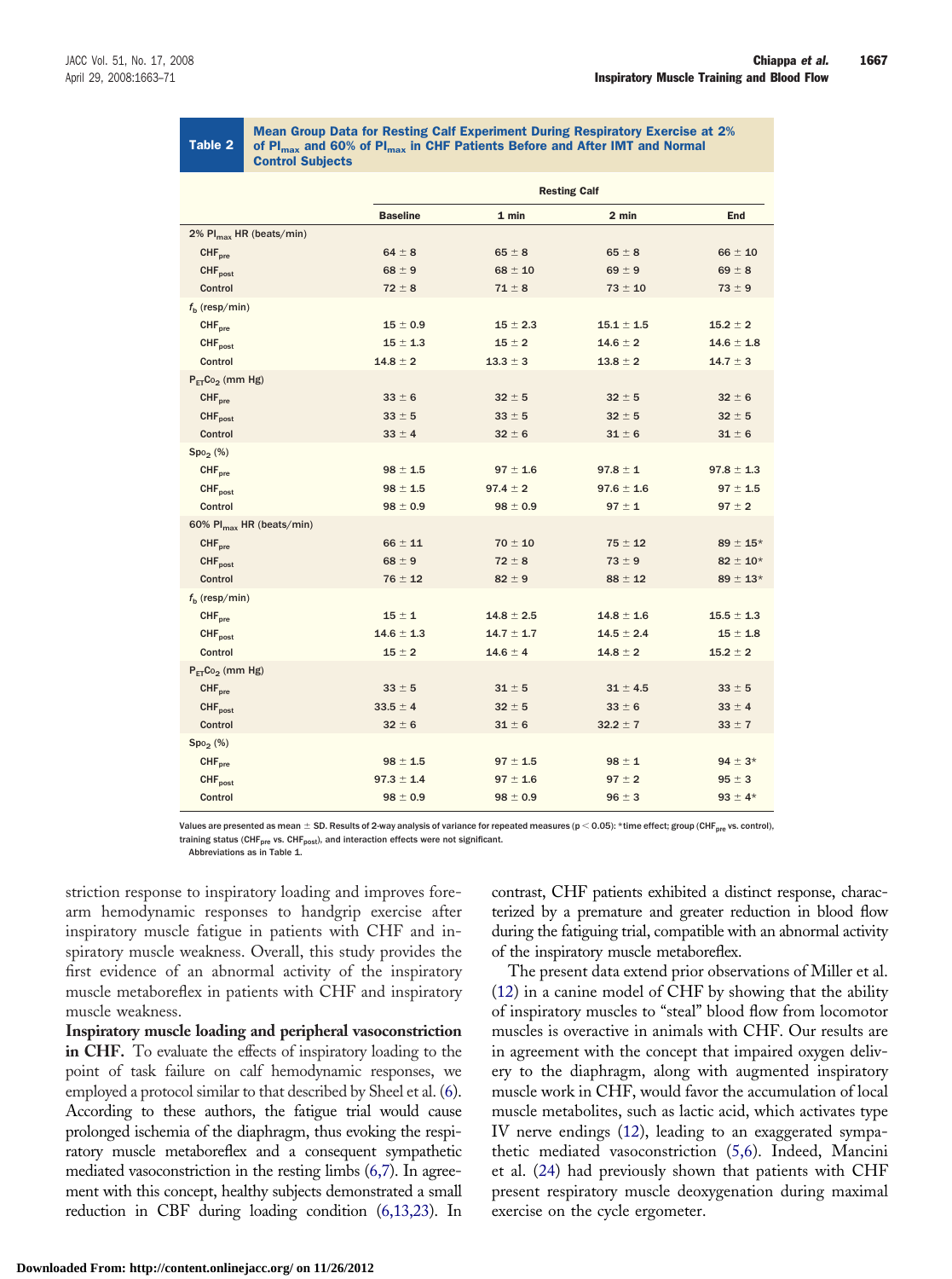<span id="page-5-0"></span>

Resting Calf to Inspiratory Loading

Mean  $(\pm SD)$  responses mean arterial pressure (MAP) (upper panels), calf blood flow (CBF) (middle panels), and calf vascular resistance (CVR) (lower panels) obtained at rest, 1 min, 2 min, and at the end of inspiratory loading protocol, with "placebo loading" (left panels with 2% of maximal inspiratory pressure) and with inspiratory muscle loading (right panels with 60% of maximal inspiratory pressure). Results of 2-way analysis of variance for repeated measures ( $p < 0.05$ ): \*time effect; †group effect control versus CHF pre; ‡training status effect CHF pre versus CHF post; §interaction control versus CHF pre; ||interaction CHF pre versus CHF post. CHF pre = chronic heart failure patients with inspiratory muscle weakness before inspiratory muscle training; CHF post = chronic heart failure patients with inspiratory muscle weakness  $after$  inspiratory muscle training; Control  $=$  healthy individuals.

**Effect of inspiratory muscle loading on limb hemodynamic response to exercise.** Previous work has shown that prior fatigue of the inspiratory muscles influences limb performance during subsequent exercise in healthy individuals [\(15\)](#page-7-0). In agreement with these findings, time to fatigue during handgrip exercise was significantly reduced in healthy individuals and CHF patients after inspiratory loading when compared with the control task. Of note, however, forearm hemodynamic responses were similar after loaded and control conditions ([Fig. 2\)](#page-7-0) in healthy individuals but not in CHF patients. These findings suggest that a reduced time to fatigue after inspiratory muscle loading is less dependent on blood flow responses in healthy individuals than in patients with heart failure, and future studies

prior fatigue of the inspiratory muscles importantly modified forearm hyperemic response to handgrip exercise ([Fig.](#page-7-0) [2\)](#page-7-0). Specifically, FBF remained unchanged during the first minutes of handgrip exercise after inspiratory fatigue, whereas after the control task FBF increased immediately at the beginning of exercise. Thus, possibly inspiratory muscle metaboreflex activation after fatiguing trial and the consequent elevated sympathetic vasoconstrictor activity restricted forearm hyperemic responses to handgrip exercise in these patients ([13\)](#page-7-0).

should address the possible mechanisms responsible for

these differential responses.

**Effects of IMT.** In a prior report [\(2\)](#page-7-0), we demonstrated that CHF patients with inspiratory muscle weakness presented major improvements in inspiratory muscle strength after the first 4 weeks of IMT. The present results confirm that this short training protocol is effective, as evidenced by the increment of 72% in the inspiratory muscle strength, but we also demonstrate that this protocol induces marked diaphragmatic hypertrophy, similar to that previously found in healthy subjects [\(25\)](#page-8-0). Moreover, there was a significant correlation between the change in inspiratory muscle strength and the change in diaphragmatic thickness after IMT.

The IMT importantly increased the ventilatory load required to elicit the inspiratory muscle metaboreflex mediated peripheral vasoconstriction in CHF patients, confirming our original hypothesis. These findings are quite similar of those reported by other investigators in healthy subjects ([15,16\)](#page-7-0) and underscore the notion that IMT might be associated with reduced accumulation of muscle metabolites during the fatiguing trial, which would explain the attenuated vasoconstriction observed. Moreover, IMT also improved FBF response to intermittent handgrip exercise, with improvement in limb performance in CHF patients, suggesting that inspiratory muscle fatigue is also important for blood flow response to exercise, which might be a determinant in exercise performance in CHF [\(26\)](#page-8-0).

**Study limitations.** In a previous placebo-controlled clinical trial ([2\)](#page-7-0), we have shown the efficacy of IMT in improving functional capacity and quality of life of patients with CHF and inspiratory muscle weakness. In the present mechanistic study, we chose not to include a placebo group, because we had previously demonstrated that there is no placebo effect ([2\)](#page-7-0). With this simpler design, and adding a control group of healthy individuals, we showed that IMT attenuated inspiratory muscle metaboreflex and reduced the influence of diaphragmatic fatigue on peripheral blood flow of resting and exercising limbs in patients with CHF and inspiratory muscle weakness. We did not measure  $\mathrm{Vo}_2$  peak after IMT, but in our previous study we have shown that there is a significant correlation between the improvement in  $PI_{max}$ and the improvement in  $Vo_2$  peak after IMT in this patient population ([2\)](#page-7-0). However, these findings cannot be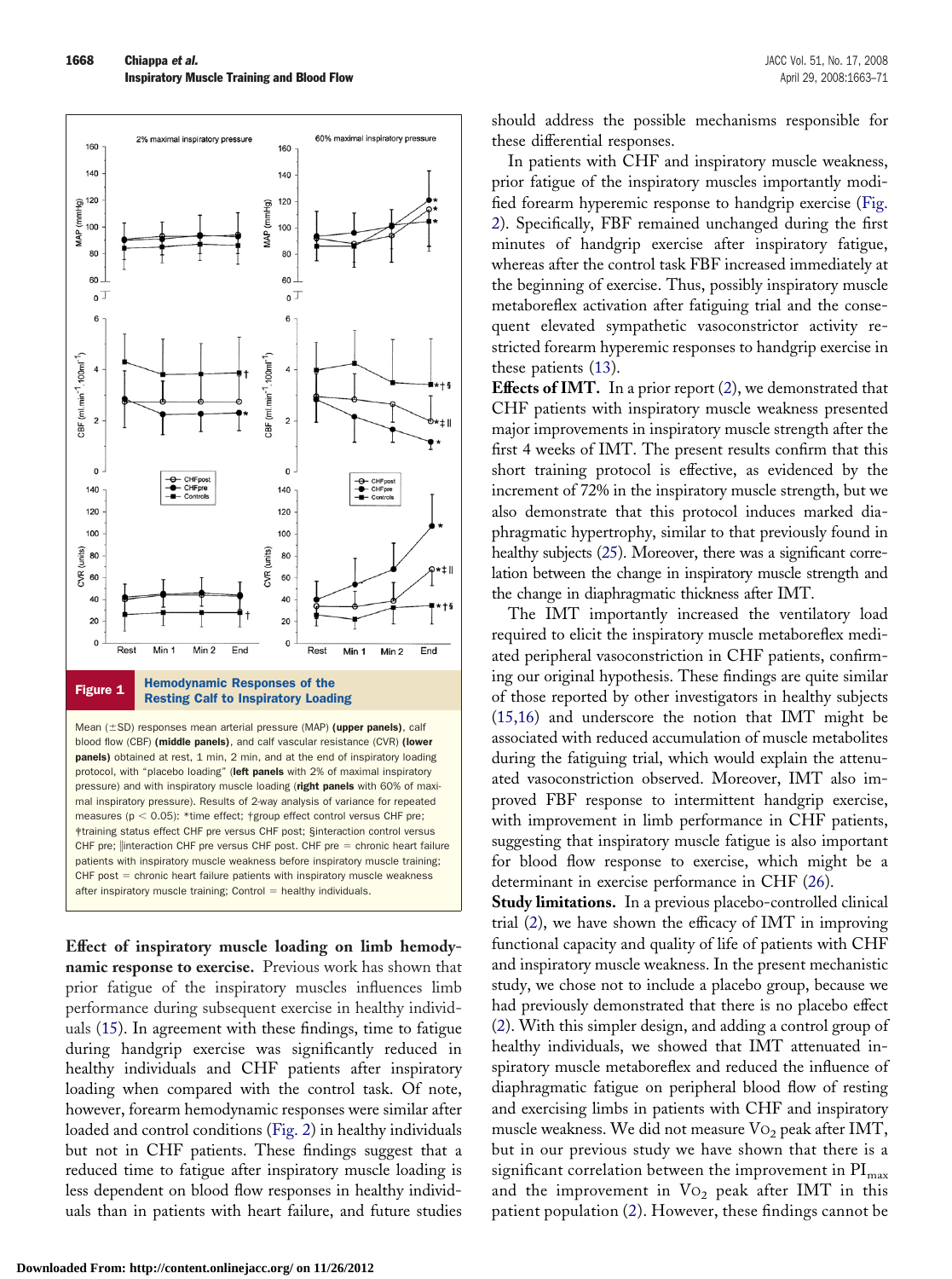### Table 3

Mean Group Data for the Forearm Exercise Experiment During Respiratory Exercise at 2% of  $PI_{max}$  and 60% of  $PI_{max}$  in CHF Patients Before and After IMT and Normal Control Subjects

<span id="page-6-0"></span>Mean Group Data for the Forearm Exercise Experiment During Respiratory Exercise at 2% of PImax and 60% of PImax Control Subjects in CHF Patients Before and After IMT and Normal

|                                      | <b>Forearm Exercise</b>     |              |                |              |
|--------------------------------------|-----------------------------|--------------|----------------|--------------|
|                                      | <b>End-Inspiratory Load</b> | 1 min        | 2 min          | <b>End</b>   |
| 2% Pl <sub>max</sub> HR (beats/min)  |                             |              |                |              |
| CHF <sub>pre</sub>                   | $66 \pm 10$                 | $69 \pm 14$  | $68 \pm 15$    | $68 \pm 15$  |
| CHF <sub>post</sub>                  | $69 \pm 8$                  | $69 \pm 14$  | $66 \pm 12$    | $69 \pm 13$  |
| Control                              | $73 \pm 9$                  | $84 \pm 9$   | $84 \pm 10$    | $81 \pm 12$  |
| $fh$ (resp/min)                      |                             |              |                |              |
| CHF <sub>pre</sub>                   | $15 \pm 1.6$                | $16 \pm 3$   | $15 \pm 2$     | $17 \pm 2$   |
| CHF <sub>nost</sub>                  | $15 \pm 2$                  | $15 \pm 2$   | $15 \pm 2$     | $17 \pm 2$   |
| Control                              | $14 \pm 3$                  | $20 \pm 6$   | $18 \pm 5$     | $19 \pm 5$   |
| $P_{ET}Co_2$ (mm Hg)                 |                             |              |                |              |
| CHF <sub>pre</sub>                   | $32 \pm 6$                  | $31 \pm 2$   | $32 \pm 2$     | $31 \pm 3$   |
| CHF <sub>post</sub>                  | $32 \pm 5$                  | $30 \pm 5$   | $32 \pm 5$     | $34 \pm 6$   |
| Control                              | $30 \pm 6$                  | $29 \pm 6$   | $31 \pm 8$     | $33 \pm 5$   |
| Spo <sub>2</sub> (%)                 |                             |              |                |              |
| CHF <sub>pre</sub>                   | $98 \pm 1.3$                | $97 \pm 2$   | $96 \pm 1.6$   | $96 \pm 1.5$ |
| CHF <sub>post</sub>                  | $98 \pm 2$                  | $98 \pm 1.5$ | $97.4 \pm 2.6$ | $97 \pm 2$   |
| Control                              | $97 \pm 1$                  | $97 \pm 2$   | $97 \pm 1.6$   | $97 \pm 1$   |
| 60% Pl <sub>max</sub> HR (beats/min) |                             |              |                |              |
| CHF <sub>pre</sub>                   | $89 \pm 15$                 | $68 \pm 10$  | $70 \pm 7$     | $75 \pm 9$   |
| CHF <sub>post</sub>                  | $88 \pm 14$                 | $69 \pm 9$   | $72 \pm 11$    | $75 \pm 16$  |
| Control                              | $89 \pm 11$                 | $77 \pm 26$  | $77 \pm 25$    | $84 \pm 14$  |
| $fb$ (resp/min)                      |                             |              |                |              |
| CHF <sub>pre</sub>                   | $15.5 \pm 1.3$              | $16 \pm 3$   | $16 \pm 4$     | $15 \pm 2$   |
| CHF <sub>post</sub>                  | $15 \pm 1.8$                | $16 \pm 3$   | $15 \pm 1.5$   | $16 \pm 3$   |
| Control                              | $15 \pm 2$                  | $17 \pm 4$   | $19 \pm 4$     | $19 \pm 6$   |
| $P_{ET}Co_2$ (mm Hg)                 |                             |              |                |              |
| CHF <sub>pre</sub>                   | $32 \pm 5$                  | $31 \pm 2$   | $33 \pm 3$     | $34 \pm 3$   |
| CHF <sub>post</sub>                  | $33 \pm 4$                  | $30 \pm 2$   | $30 \pm 7$     | $31 \pm 3$   |
| <b>Normal</b>                        | $32 \pm 6$                  | $30 \pm 6$   | $30 \pm 7$     | $31 \pm 9$   |
| Spo <sub>2</sub> (%)                 |                             |              |                |              |
| CHF <sub>pre</sub>                   | $94 \pm 3$                  | $97 \pm 2$   | $96 \pm 2$     | $96 \pm 3$   |
| CHF <sub>post</sub>                  | $94 \pm 3$                  | $95 \pm 3$   | $97 \pm 2$     | $96 \pm 2$   |
| Control                              | $93 \pm 4$                  | $97 \pm 2$   | $98 \pm 1$     | $98 \pm 1$   |

Values are presented as mean  $\pm$  SD. Results of 2-way analysis of variance for repeated measures ( $p < 0.05$ ): time effect; group (CHF<sub>pre</sub> vs. control), training status (CHF<sub>pre</sub> vs. CHF<sub>post</sub>), and interaction effects were not significant.

Abbreviations as in Table 1.

generalized to patients who do not have inspiratory muscle weakness, and future studies are needed to evaluate other patient populations. Likewise, because we studied the hemodynamic responses to forearm exercise, our findings might not necessarily explain the mechanisms responsible for the improvement in functional capacity that is dependent on large locomotor muscles. However, on the basis of experiments in healthy individuals ([27\)](#page-8-0), it is likely that the effects might be even more marked when maximal exercise is performed with large muscle groups.

Because individuals in the control group were significantly younger than CHF patients, it can be argued that age per se could be a potential confounding factor for the interpretation of the present results. Of note, however, a number of recent studies ([28,29\)](#page-8-0) have demonstrated that age does not affect FBF and forearm vascular conductance responses to steady-state dynamic handgrip exercise. Furthermore, as pointed out previously ([30\)](#page-8-0), when corrected by the higher baseline levels, older individuals have similar muscle sympathetic nerve activity responses to handgrip exercise as well as preserved sympathetic mediated vasoconstriction in the inactive limbs when compared with young subjects [\(31\)](#page-8-0). Nevertheless, the effects of age on the respiratory muscle metaboreflex remain to be determined.

We did not evaluate muscle sympathetic nerve activity in our patients, but other investigators have demonstrated that exercise-induced diaphragmatic fatigue caused important peripheral vasoconstriction secondary to sympathetic activation ([6,8\)](#page-7-0). Finally, in our protocol for induction of inspiratory muscle metaboreflex we did not add  $CO<sub>2</sub>$  to inspiration, as has been done by others [\(16\)](#page-7-0), but we found no significant  $P_{ET}Co_2$  reduction. Acute severe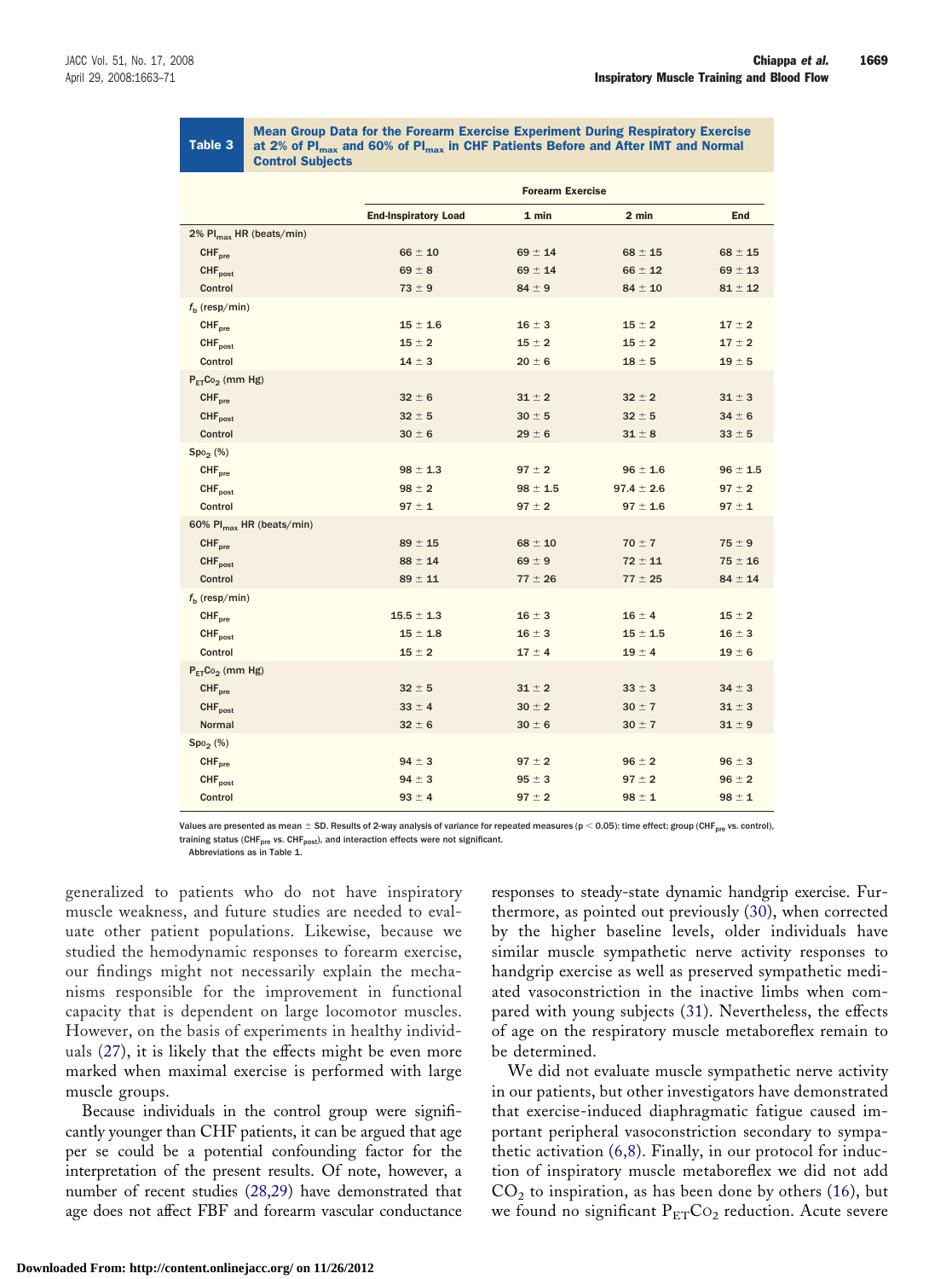<span id="page-7-0"></span>

loading (right panels with 60% of maximal inspiratory pressure). Results of 2-way analysis of variance for repeated measures ( $p < 0.05$ ): \*time effect; †group effect control versus CHF pre; ‡training status effect CHF pre versus CHF post; §interaction control versus CHF pre; ||interaction CHF pre versus CHF post. Abbreviations as in Figure 1.

hyperventilation elicits a decrease in CVR and an increase in blood flow ([32,33\)](#page-8-0). However, McConnell and Lomax (15) suggested that mild hypocapnia (approximately 30 mm Hg) of the magnitude observed after our inspiratory loading task fails to elicit changes in either FVR or blood pressure.

#### **Conclusions**

In patients with CHF and inspiratory muscle weakness, the induction of inspiratory muscle fatigue results in marked reduction of blood flow to resting and exercising limbs. Inspiratory muscle training improves limb blood flow under inspiratory loading in these patients, with possible consequences to exercise performance.

**Reprint requests and correspondence:** Dr. Jorge P. Ribeiro, Associate Professor and Chief on Noninvasive Cardiology, Hospital de Clínicas de Porto Alegre, Rua Ramiro Barcelos 2350, 90035-007, Porto Alegre, RS, Brazil. E-mail: [jpribeiro@cpovo.net.](mailto: jpribeiro@cpovo.net)

#### REFERENCES

- 1. Meyer FJ, Mathias M, Zugck C, et al. Respiratory muscle dysfunction in congestive heart failure: clinical correlation and prognostic significance. Circulation 2001;103:2153–4.
- 2. Dall'Ago P, Chiappa GR, Guths H, Stein R, Ribeiro JP. Inspiratory muscle training in patients with heart failure and inspiratory muscle weakness: a randomized trial. J Am Coll Cardiol 2006;47:757–63.
- 3. Mancini DM, Henson D, La Manca J, Donchez L, Levine S. Benefic of selective inspiratory muscle training on exercise capacity in patients with chronic congestive heart failure. Circulation 1995;91:320–9.
- 4. Laoutaris I, Dritsas A, Brown MD, Manguinas A, Alivizatos PA, Cokkinos DV. Inspiratory muscle training using an incremental endurance test alleviates dyspnea and improves functional status in patients with chronic heart failure. Eur J Cardiovasc Prev Rehabil 2004;11:489–96.
- 5. Dempsey JA, Romer L, Rodman J, Miller J, Smith C. Consequences of exercise-induced respiratory muscle work. Respir Physiol Neurobiol 2006;151:242–50.
- 6. Sheel AW, Derchak PA, Morgan BJ, Pegelow DF, Jacques AJ, Dempsey JA. Fatiguing inspiratory muscle work causes reflex reduction in resting leg blood flow in humans. J Physiol 2001;537:277–89.
- 7. Sheel AW, Derchak PA, Pegelow DF, Dempsey JA. Threshold effects of respiratory muscle work on limb vascular resistance. Am J Physiol Heart Circ Physiol 2002;282:H1732–8.
- 8. St Croix CM, Morgan BJ, Wetter TJ, Dempsey JA. Fatiguing inspiratory muscle work causes reflex sympathetic activation in humans. J Physiol 2000;529:493–504.
- 9. Harms CA, Babcock MA, McClaran SR, et al. Respiratory muscle work compromises leg blood flow during maximal exercise. J Appl Physiol 1997;82:1573–83.
- 10. Harms CA, Wetter TJ, McClaran SR, et al. Effects of respiratory muscle work on cardiac output and its distribution during maximal exercise. J Appl Physiol 1998;85:609–18.
- 11. Harms CA, Wetter TJ, St Croix CM, Pegelow DF, Dempsey JA. Effects of respiratory muscle work on exercise performance. J Appl Physiol 2000;89:131–8.
- 12. Miller JD, Smith CA, Hemauer SJ, Dempsey JA. The effects of inspiratory intrathoracic pressure production on the cardiovascular response to submaximal exercise in health and chronic heart failure. Am J Physiol Heart Circ Physiol 2007;292:H580–92.
- 13. Zelis R, Flaim SF. Alterations in vasomotor tone in congestive heart failure. Prog Cardiovasc Dis 1982;24:437–59.
- 14. Duscha BD, Schulze PE, Robbins JL, Forman DE. Implications of chronic heart failure on peripheral vasculature and skeletal muscle before and after exercise training. Heart Fail Rev 2008;13:21–37.
- 15. McConnell AK, Lomax M. The influence of inspiratory muscle work history and specific inspiratory muscle training upon human limb muscle fatigue. J Physiol 2006;577:445–57.
- 16. Witt JD, Guenette JA, Rupert JL, McKenzie DC, Sheel AW. Inspiratory muscle training attenuates the human respiratory muscle metaboreflex. J Physiol 2007;584:1019–28.
- 17. Meyer T, Georg T, Becker C, Kindermann W. Reliability of gas exchange measurement from two different spiroergometry systems. Int J Sports Med 2001;22:593–7.
- 18. Wait JL, Nahormek PA, Yost WT, Rochester DP. Diaphragmatic thickness-lung volume relationship in vivo. J Appl Physiol 1989;67:  $1560 - 8$ .
- 19. Hamilton AL, Killian KJ, Summers E, Jones NL. Muscle strength, symptom intensity, and exercise capacity in patients with cardiorespiratory disorders. Am J Respir Crit Care Med 1995;152:2021–31.
- 20. American Thoracic Society/European Respiratory Society. Statement on respiratory muscle testing. Am J Respir Crit Care Med 2002;166: 518–24.
- 21. Arnold JM, Ribeiro JP, Colucci WS. Muscle blood flow during forearm exercise in patients with severe heart failure. Circulation 1990;82:465–72.